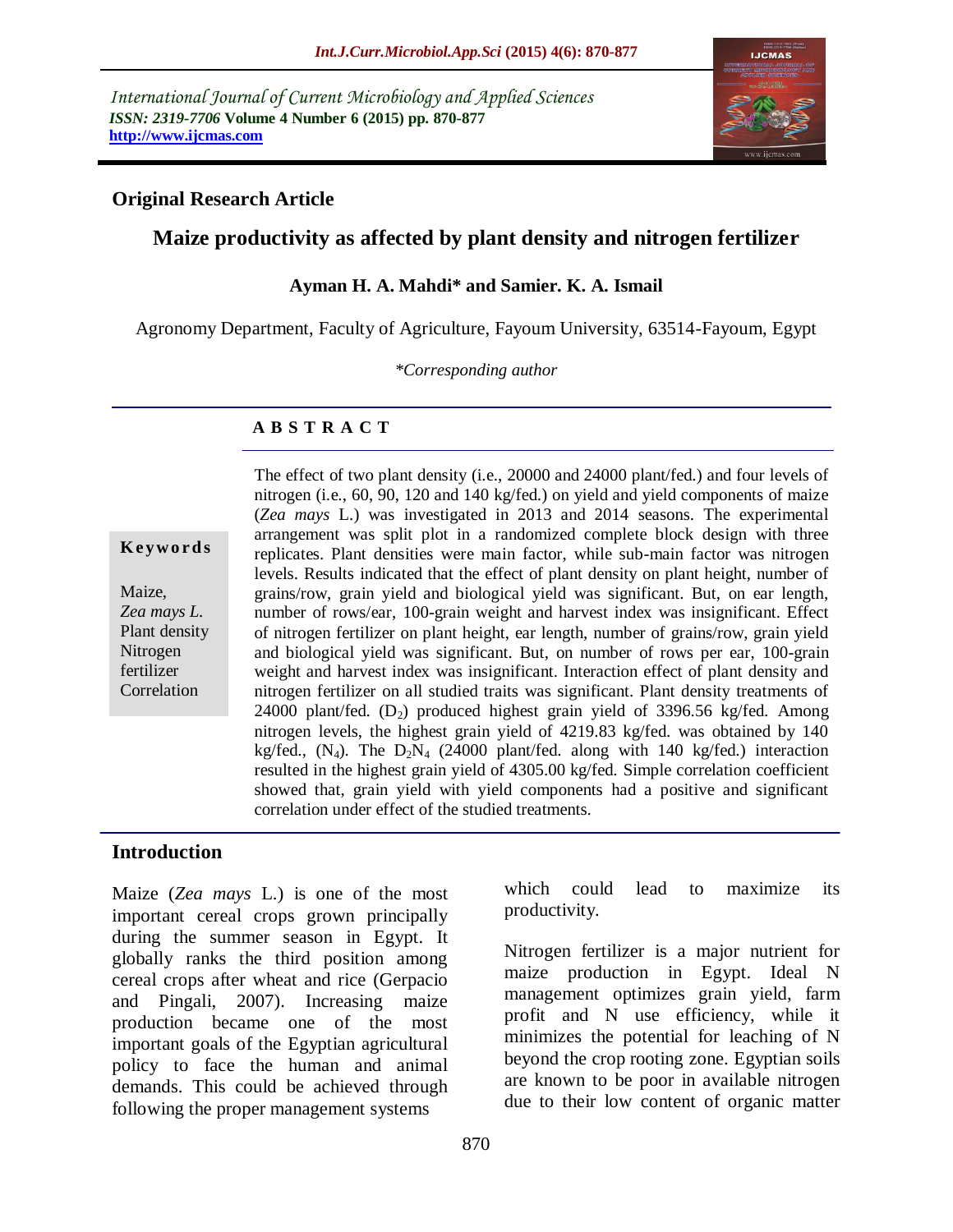and the small amounts of organic manures added annually. Excessive N fertilization may results in low nitrogen use efficiency (NUE) and potentially exerts more pressure on the environment. Therefore, applying the optimum N level and suitable N carrier are most important means for raising yield of maize and improving plant N use efficiency. Alizade *et al.* (2007) found that the highest values grain yield, biological yield, number of grains per ear, number of grains per row, and harvest index were obtained by 450 kg/ha. Mohammadian *et al.* (2010) showed that yield reduction in corn due to nitrogen deficiency is higher than of other elements deficiency. Mekdad (2015) reported that increase in yield as a result of increasing nitrogen fertilizer levels may be due to the importance of nitrogen as one of the macronutrient elements for plant nutrition and its role in increasing vegetative growth through enhancing leaf initiation, increment chlorophyll concentration in leaves which may reflected in improving photosynthesis process. Improved cultural practices can play an important role in augmenting yield of maize crop. For an optimal yield, the nitrogen supply must be available according to the needs of the plant.

Optimum Plant density, controlling water, fertilizer and chemical inputs is essential for improving the growth variables responsible for high yield. Optimum plant density ensure the plants to grow properly both in their aerial and underground parts through different utilization of solar radiation and nutrients. Higher plant density than optimum level, resulted in severe competition among plants for light above ground or for nutrients below the ground, consequently the plant growth slows down and the grain yield decreases. Tahmasbi and Mohasel (2009) showed that increase plant density significantly cause to grain yield growth and highest grain yield was recorded from 85000 Plant/ha with 11.13 t/ha. Saadat *et al.* (2010)

indicated that the highest number of rows per ear and number of grains per ear was found from 40000 Plant/ha. The aim of this experiment was to study the effect of different plant density and various nitrogen fertilizer levels on yield and yield components of maize as well as to determine the optimum two treatments should be used by farmers.

## **Materials and Methods**

Two field experiments were conducted at the experimental farm in Demo village, Faculty of Agriculture, Fayoum University, Egypt, during 2013 and 2014 seasons. The objective of this investigation was to study effect of different plant density and various nitrogen fertilizer levels on yield and yield components of maize cultivar (S.C.Wat.4) which was obtained from the Agricultural Research Center, Ministry of Agricultural, Egypt.

Treatments were randomly arranged in splitplot in a randomized complete block design with three replications where the two levels of plant density as main plots  $(D_1: 20000)$ plant/fed. each consisted of 70 x 30 cm and  $D_2$ : 24000 plant/fed. each consisted of 70 x 25 cm). Four levels nitrogen as sub plots  $(N_1: 60, N_2: 90, N_3: 120 \text{ and } N_4: 140 \text{ kg/fed.})$ from urea source (46% N). The plot area was 10.5 m<sup>2</sup> (3 x 3.5) having 5 ridges of 3 m in length and 70 cm. in width. Planting date was on  $13<sup>th</sup>$  and  $17<sup>th</sup>$  of May in 2013 and 2014 growing seasons, respectively. Thinning to one plant per hill was done 30 days after planting. The preceding winter crop was sugar beet (*Beta vulgaris* L*.*) in both seasons. Physical and chemical analyses of the experimental soil site in both seasons are presented in Table 1.

At full maturity, five guarded plants were randomly taken from each sub plot to record the following traits: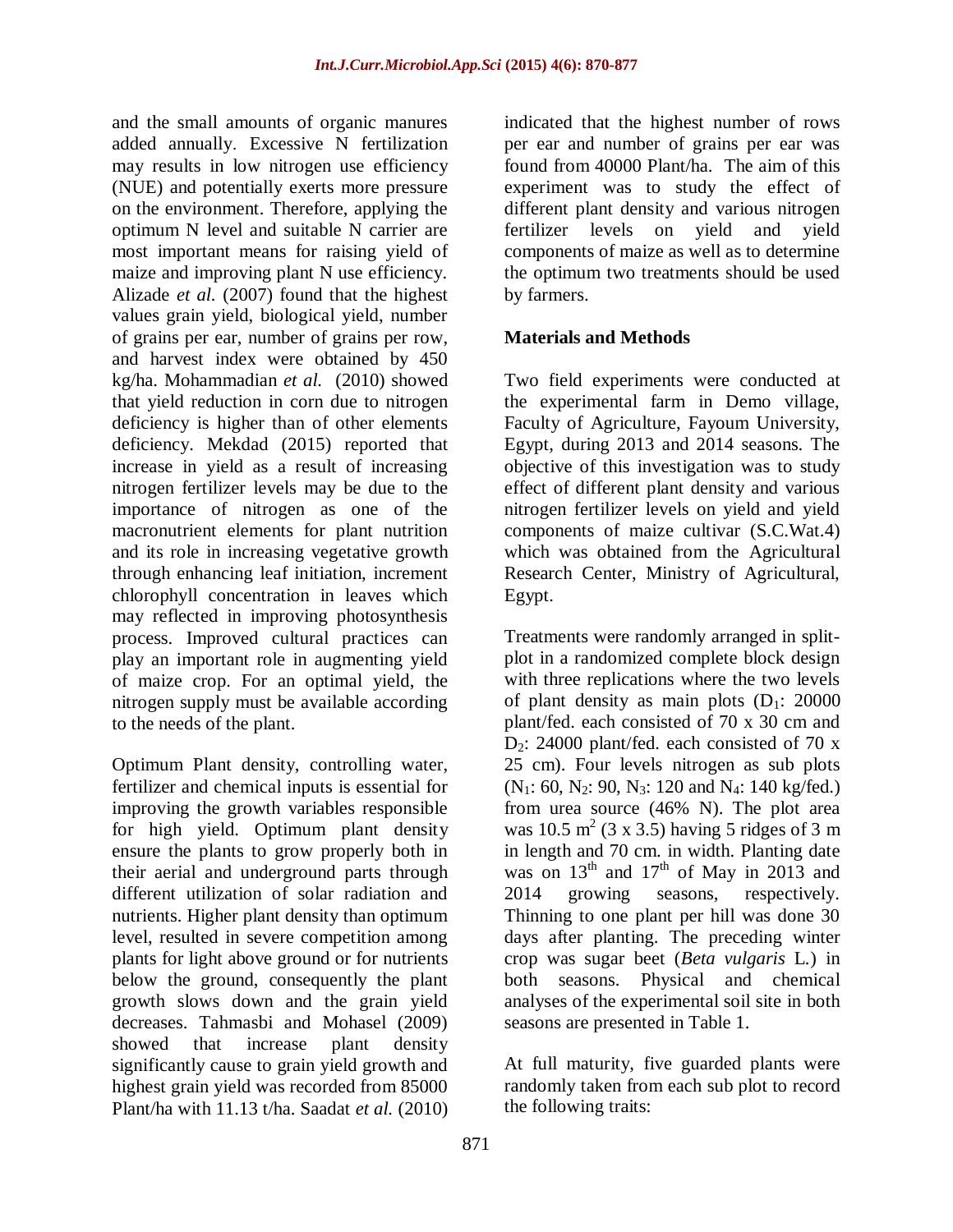- Plant height (cm).
- $\bullet$  Ear length (cm).
- Number of rows per ear.
- Number of grains per row.
- $\bullet$  100-grain weight (g).
- $\bullet$  Harvest index  $(\%).$

While, grain yield (kg/fed.) and biological yield (kg/fed.) were calculated on the plot bases.

## **Analysis of the data**

Data were statistically analyzed according to the procedures of ANOVA of the Randomized Complete Blocks design in split plot outlined by Snedecor and Cochran (1990). Test of homogeneity of the data was applied and then combined analysis of variance was performed over the two seasons by Bartlett's test (Bartlett, 1937). The Duncan's multiple range tests (DMRT) was used to compare the treatment means at 5% of probability.

## **Results and Discussions**

## **Analysis of variance**

Mean squares of grain yield and its components are presented in Table 2. The effect of plant density on grain yield and biological yield at 1 % and on plant height, number of grains per row and harvest index at 5 % probability level was significant. On the other hand, effect of plant density on ear length, number of rows per ear and 100 grain weight was insignificant. Also, results in Table 2 reveal that the effect of nitrogen fertilizer on plant height, grain yield and biological yield at 1 % and on ear length and number of grains per row at 5 % was significant. Effect of nitrogen fertilizer treatments on number of rows per ear, 100 grain weight and harvest index was insignificant. Mean squares in Table 2 clear that the interaction effect of plant density (A) with nitrogen fertilizer (B) on plant

height, grain yield and biological yield at 1 % and on ear length and number of grains per row at 5 % was significant. While, the interaction effect on number of rows per ear, 100-grain weight and harvest index was insignificant. This is in general agreement with the work done by Abuzar *et al.* (2011), Moosavi *et al.* (2012), Moraditochaee *et al.* (2012) and Bahadori *et al.* (2015).

## **Effect of plant density**

Results presented in Table 3 indicate that yield and yield components were increased with the plant density increasing. The highest mean values of plant height (318.92 cm), number of grains per row (39.81), grain yield (3396.56 kg/fed.) and biological yield (9917.53 kg/fed.) were obtained with  $D_2$ (24000 plants per fed.). While, the lowest values of the previously traits were recorded by 20000 plants/fed.  $(D_1)$  with 311.39 cm, 36.08, 3054.72 kg/fed. and 8861.03 kg/fed., respectively. Although, the effect of plant density on ear length, number of rows/ear, 100-grain weight and harvest index was insignificant, the higher values of these traits were related to  $D_2$ . Similar results were obtained by Lack *et al.* (2006), Gozubenli (2010), Rahmati *et al.* (2012), Karasahin (2014), Sorkhi and Fateh (2014), and Ijaz *et al.* (2015).

# **Effect of nitrogen fertilizer**

Data in Table 3 reveal that increasing nitrogen fertilizer led to increases in yield and yield components. The highest values of plant height (340.33 cm), ear length (21.25 cm), number of grains per row (45.92), grain yield (4219.83 kg/fed.) and biological yield (12144.25 kg/fed.) were obtained by use of 140 kg/fed.,  $(N_4)$ .  $N_2$ ,  $N_3$  and  $N_4$  showed insignificant values for ear length and number of grains/row with favorable of  $N_4$ which gave 21.25 cm and 45.92 for the two traits, respectively.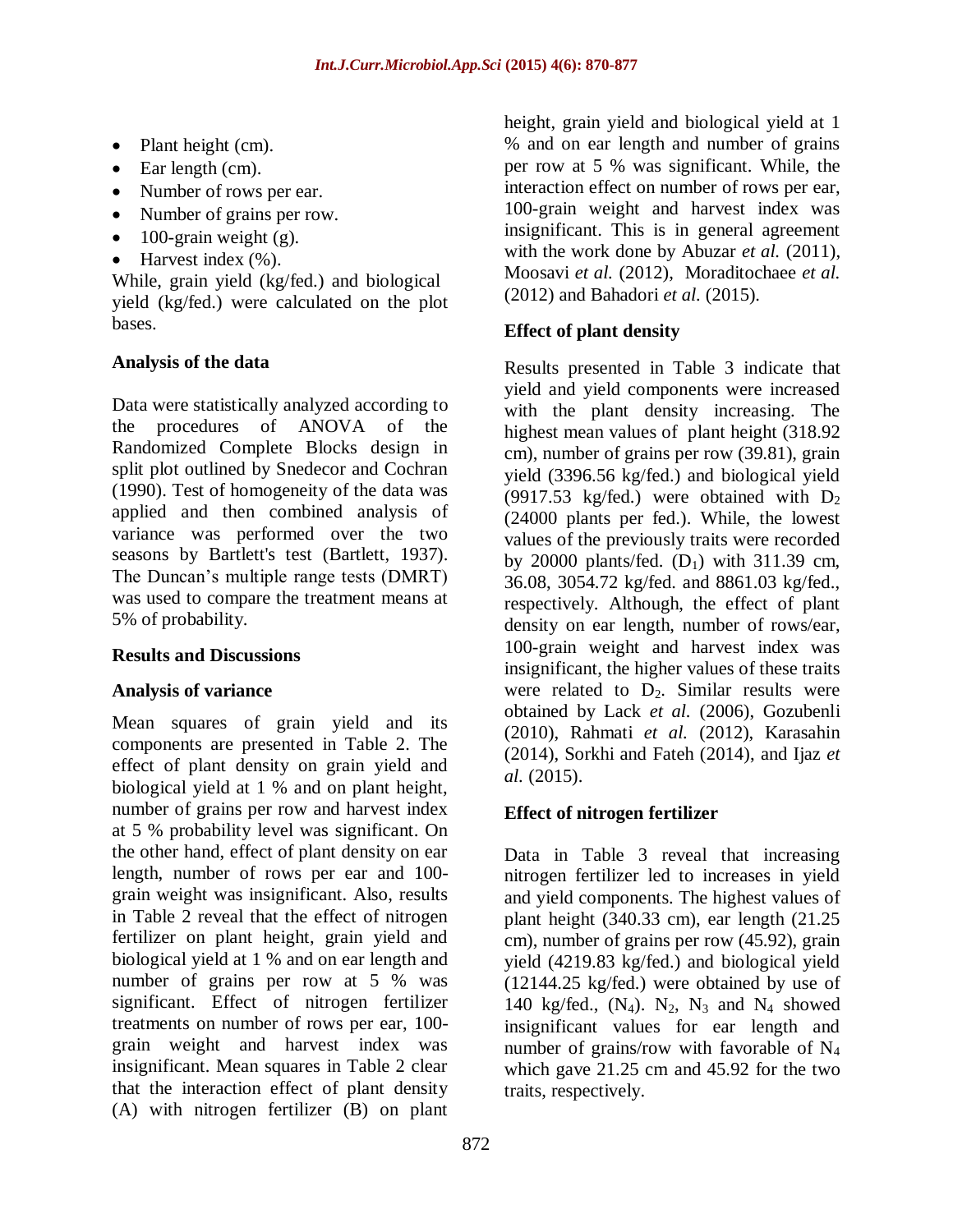#### *Int.J.Curr.Microbiol.App.Sci* **(2015) 4(6): 870-877**

| Sand  | <b>Silt</b> | Clav           | Soil texture | PH  | ECe dS/m | Organic<br>matter $\%$ | Total N $(\% )$ | <b>Available P</b><br>(ppm) | <b>Available K</b><br>(ppm) |
|-------|-------------|----------------|--------------|-----|----------|------------------------|-----------------|-----------------------------|-----------------------------|
| 79.17 | 8.91        | Q <sub>3</sub> | Sandy Ioam   | .65 | 4.1      | 0.95                   | 0.071           | 4.73                        | 151.51                      |

**Table.1** Physical and chemical properties of experimental field soil

**Table.2** Analysis of variance for the maize traits studied under effect of plant density and nitrogen fertilizer (combined data over 2013 and 2014 seasons)

| Source of<br>variance | df | <b>Plant</b><br>height<br>(cm) | Ear<br>length<br>$(cm)$ | No. of<br>rows/<br>ear | No. of<br>grains/<br>row | 100-grain<br>weight $(g)$ | <b>Grain yield</b><br>(kg/fed.) | <b>Biological</b><br>yield (kg/fed.) | <b>Harvest</b><br>index<br>(%) |
|-----------------------|----|--------------------------------|-------------------------|------------------------|--------------------------|---------------------------|---------------------------------|--------------------------------------|--------------------------------|
| <b>Replicates</b>     |    | 17.73                          | 39.25                   | 2.03                   | 0.03                     | 21.45                     | 3703.75                         | 5834.21 <sup>ns</sup>                | 0.05                           |
| Plant density $(A)$   |    | 207.03*                        | 87.25                   | 9.93                   | $1.07*$                  | 2105.13                   | 813485.25**                     | 1163124.94**                         | 171.59*                        |
| Error(a)              |    | 25.91                          | 9.13                    | .75                    | 0.05                     | 227.58                    | 7064.21                         | 9154.31                              | 7.35                           |
| Nitrogen $(B)$        |    | 895.85**                       | $12.27*$                | .79                    | $0.29*$                  | 13.25                     | 21634.27**                      | 57222.21**                           | 5.23                           |
| $A \times B$          |    | 575.37**                       | $9.09*$                 | $\frac{1.25}{2}$       | $0.25*$                  | 1139.25                   | 15596.81**                      | 54175.53**                           | 13.27                          |
| Error(b)              |    | 79.83                          | 2.15                    | 0.59                   | 0.07                     | 822.71                    | 2187.49                         | 5539.42                              | 11.02                          |

\*and\*\* = Significant at  $P \le 0.05$  and 0.01, respectively.

#### **Table.3** Effect of plant density and nitrogen fertilizer on yield and yield components of maize combined data over 2013 and 2014 seasons

| <b>Treatments</b>        | <b>Plant</b><br>height<br>(cm) | Ear<br>length<br>(cm) | No. of<br>rows/ear | No. of<br>grains/row | 100-grain<br>weight $(g)$ | <b>Grain yield</b><br>(kg/fed.) | <b>Biological</b><br>yield<br>(kg/fed.) | <b>Harvest</b><br>index $(\% )$ |
|--------------------------|--------------------------------|-----------------------|--------------------|----------------------|---------------------------|---------------------------------|-----------------------------------------|---------------------------------|
| <b>Plant density (D)</b> |                                |                       |                    |                      |                           |                                 |                                         |                                 |
| 20000 plant/fed. $(D_1)$ | 311.39b                        | 18.00a                | 14.00a             | 36.08b               | 20.09a                    | 3054.72b                        | 8861.03b                                | 34.25a                          |
| 24000 plant/fed. $(D_2)$ | 318.92a                        | 18.94a                | 14.33a             | 39.81a               | 21.30a                    | 3396.56a                        | 9917.53a                                | 34.47a                          |
| Nitrogen levels $(N)$    |                                |                       |                    |                      |                           |                                 |                                         |                                 |
| 60 kg/fed. $(N_1)$       | 314.33d                        | 17.67b                | 13.50a             | 39.92b               | 21.24a                    | 3620.17c                        | 10493.79c                               | 33.88a                          |
| 90 kg/fed. $(N_2)$       | 321.42c                        | 21.21a                | 14.50a             | 45.17a               | 22.90a                    | 3945.67b                        | 11543.04b                               | 34.18a                          |
| 120 kg/fed. $(N_3)$      | 332.67b                        | 20.92a                | 14.50a             | 45.50a               | 22.90a                    | 3958.50b                        | 11683.70b                               | 34.50a                          |
| 140 kg/fed. $(N_4)$      | 340.33a                        | 21.25a                | 14.83a             | 45.92a               | 22.95a                    | 4219.83a                        | 12144.25a                               | 34.75a                          |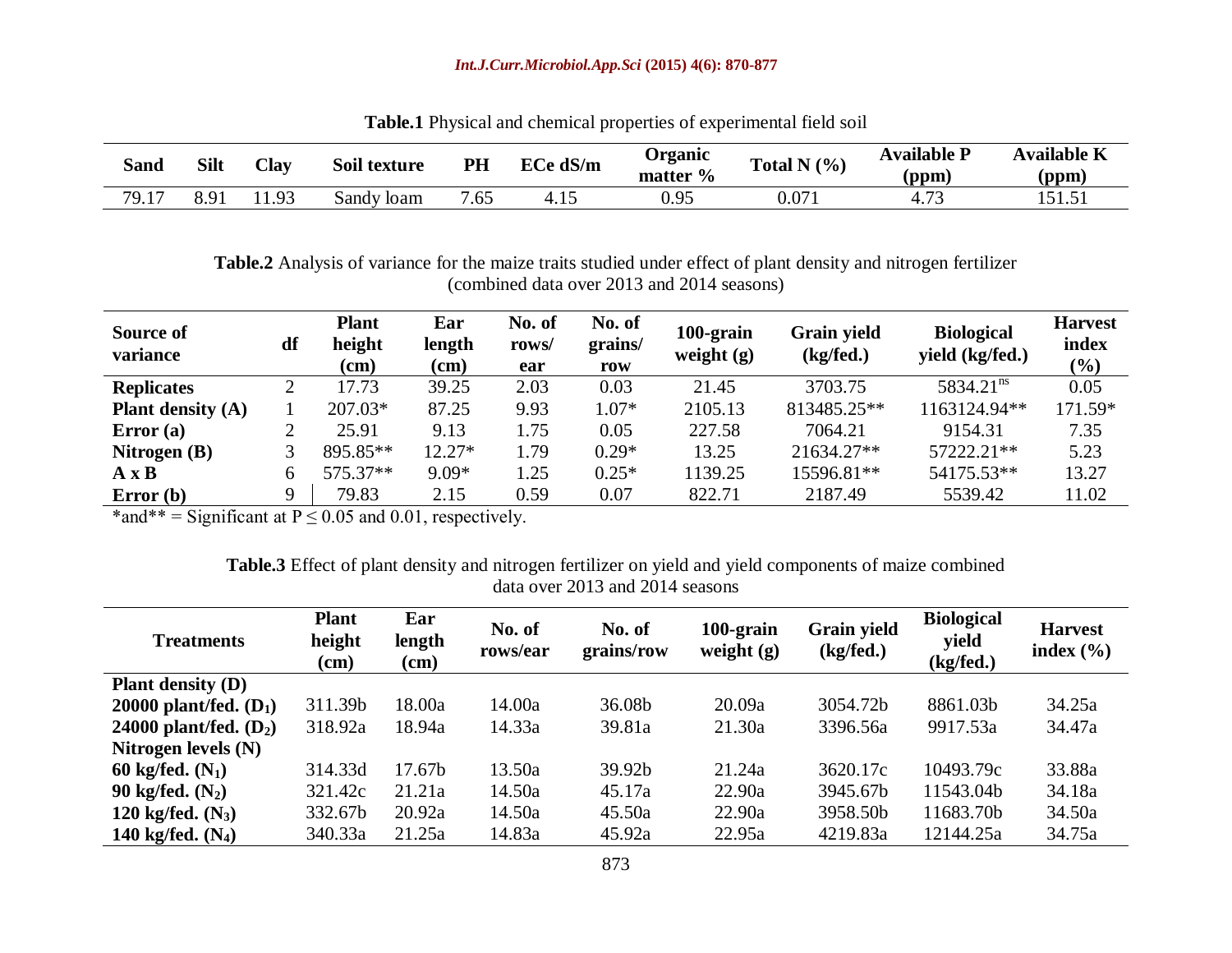**Table.4** Effect of the interaction between plant density (D) and nitrogen fertilizer (N) on yield and yield components of maize (combined data over 2013 and 2014 seasons)

| <b>Treatments</b> | <b>Plant</b><br>height<br>$\rm (cm)$ | Ear<br>length<br>$(cm)$ | No. of<br>rows/ear | No. of<br>grains/row | 100-grain<br>weight $(g)$ | <b>Grain yield</b><br>(kg/fed.) | <b>Biological</b><br>yield<br>(kg/fed.) | <b>Harvest</b><br>index $(\% )$ |
|-------------------|--------------------------------------|-------------------------|--------------------|----------------------|---------------------------|---------------------------------|-----------------------------------------|---------------------------------|
| $D_1 \times N_1$  | 311.17e                              | 18.67c                  | 13.00b             | 41.67d               | 41.67d                    | 3626.00d                        | 10511.13e                               | 34.50ab                         |
| $D_1 \times N_2$  | 318.33d                              | 21.83a                  | 14.67a             | 46.67ab              | 46.67ab                   | 3689.00d                        | 10901.63d                               | 33.84b                          |
| $D_1 \times N_3$  | 331.17b                              | 19.17bc                 | 14.00ab            | 42.33d               | 42.33d                    | 4104.33b                        | 11901.70b                               | 34.49ab                         |
| $D_1 \times N_4$  | 336.17b                              | 22.00a                  | 14.67a             | 46.50ab              | 46.50ab                   | 4202.33ab                       | 12196.90a                               | 34.45ab                         |
| $D_2 \times N_1$  | 317.50d                              | 16.67d                  | 14.00ab            | 38.17e               | 38.17e                    | 3614.33d                        | 10476.43e                               | 34.50ab                         |
| $D_2 \times N_2$  | 324.50c                              | 20.67ab                 | 15.00a             | 43.67cd              | 43.67cd                   | 4134.66b                        | 12116.76a                               | 34.12ab                         |
| $D_2 \times N_3$  | 334.17b                              | 20.50ab                 | 15.03a             | 45.33bc              | 48.67a                    | 3812.66c                        | 11465.69c                               | 33.25b                          |
| $D_2$ x $N_4$     | 344.50a                              | 22.67a                  | 14.33ab            | 48.67a               | 45.33bc                   | 4305.00a                        | 12159.27a                               | 35.41a                          |

Within each column, treatments that carry the same superscript letter are not significantly different at P< 0.05.

**Table.5** Simple correlation coefficients of yield and yield components on maize under effect of plant density and nitrogen fertilizer (combined data over 2013 and 2014 seasons)

| <b>Traits</b>           | Grain     | <b>Plant</b> | Ear       | No. of    | No. of     | $100$ -grain | <b>Biological</b> | <b>Harvest</b> |
|-------------------------|-----------|--------------|-----------|-----------|------------|--------------|-------------------|----------------|
|                         | yield     | height       | length    | rows/ear  | grains/row | weight       | yield             | index          |
| <b>Grain yield</b>      |           |              |           |           |            |              |                   |                |
| <b>Plant height</b>     | $0.611*$  |              |           |           |            |              |                   |                |
| Ear length              | $0.963**$ | 0.399        |           |           |            |              |                   |                |
| No. of rows/ear         | $0.581*$  | 0.231        | 0.245     |           |            |              |                   |                |
| No. of grains/row       | $0.803**$ | 0.351        | $0.897**$ | $0.783**$ |            |              |                   |                |
| 100-grain weight        | 0.489     | 0.279        | 0.333     | 0.425     | 0.353      |              |                   |                |
| <b>Biological yield</b> | $0.917**$ | $0.521*$     | $0.611*$  | 0.393     | 0.378      | 0.419        |                   |                |
| <b>Harvest index</b>    | $0.515*$  | 0.331        | 0.389     | 0.231     | 0.289      | $0.557*$     | 0.327             |                |

\*and\*\* = Significant at  $P \le 0.05$  and 0.01, respectively.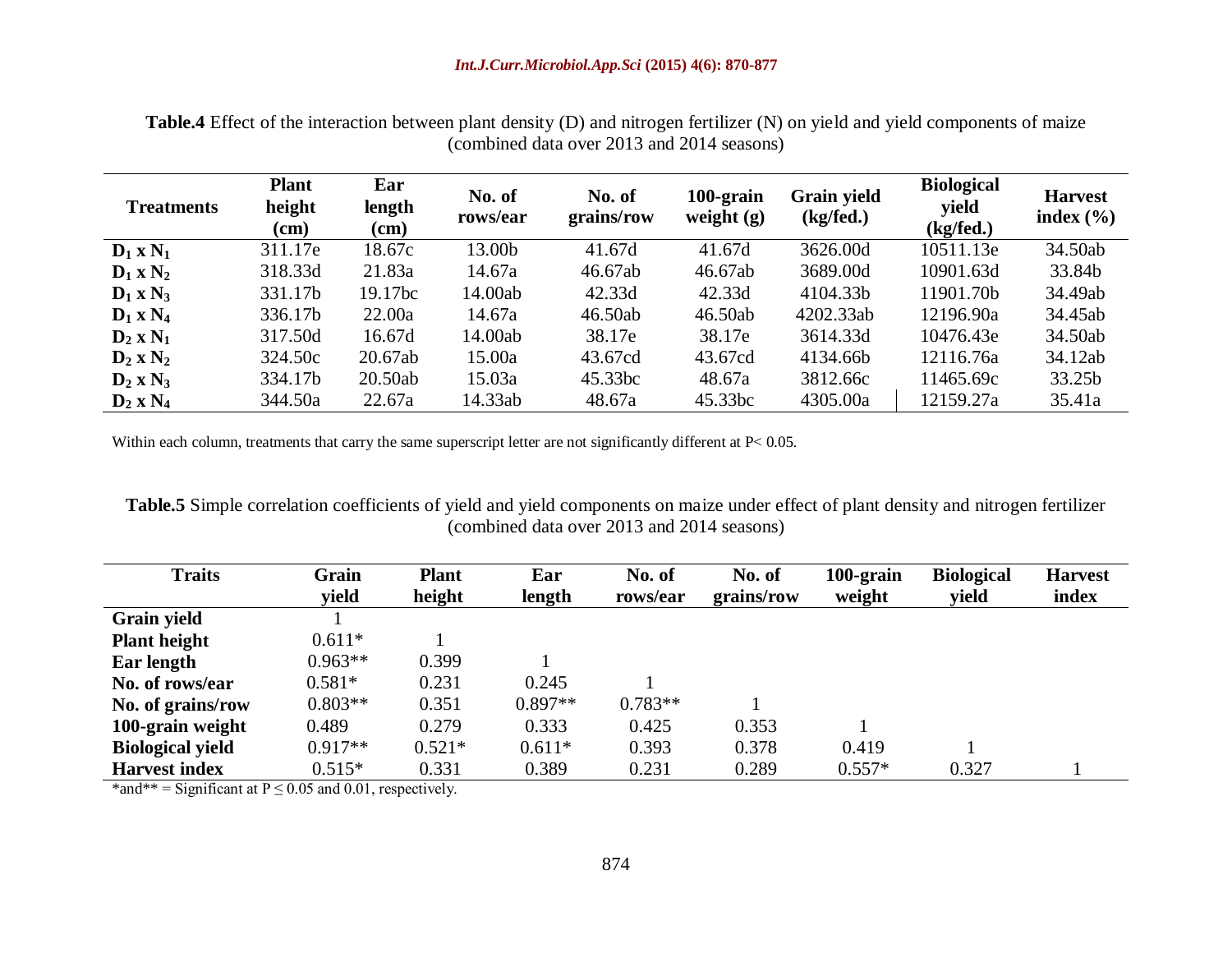The  $N_1$  treatment (60 kg/fed.) was recorded the lowest values of all studied traits. On the other hand, the effect of nitrogen fertilizer on number of rows/ear, 100-grain weight and harvest index was insignificant. The obtained results may be in line with those detected by El-Gizawy and Salem (2010) and Iqbal *et al.* (2015).

#### **Interaction effects**

The interaction effects of plant density with nitrogen fertilizer on yield and yield components are presented in Table 4. The highest values of plant height, ear length, number of grains per row, grain yield, biological yield and harvest index were obtained by  $D_2N_4$  (24000 plants/fed. along with 140 kg/fed.) treatment, respectively, with 344.50 cm, 22.67 cm, 48.67, 4305.00 kg/fed., 12159.27 kg/fed., and 35.41 %. Maximum number of rows/ear and 100 grain weight was produced by  $D_2N_3$  (24000) plants per fed. along with 120 kg/fed.) treatment, respectively, with 15.03 and 48.67 g. The lowest values of plant height (311.17 cm) and number of rows/ear (13.00) were recorded from  $D_1N_1$  (20000 plants/fed. along with 60 kg/fed.). The  $D_2N_1$  (24000 plants/fed. along with 60 kg/fed.) recorded lowest ear length, number of grains per row, grain yield, 100-grain weight and biological yield with 16.67 cm, 38.17, 38.17 g., 3614.33 kg/fed., and 104.76 kg/fed., respectively. On the other hand, the lowest harvest index value (33.25 %) was obtained by  $D_2N_3$  (24000 plants/fed. long with 120 kg/fed.). These results are in agreement with those mentioned by Shoa *et al.* (2009), Bello *et al.* (2010), Rafiq *et al.* (2010) and Dawadi and Sah (2012).

#### **Correlation among traits**

The results of correlation among yield and yield components are presented in Table 5. Correlation coefficients showed that grain yield with plant height, ear length, number of grains per row, biological yield, number of rows/ear, 100-grain weight and harvest index had a positive and significant correlation. In addition, number of grains per row was positive and significantly correlated with ear length and number of rows/ear. Biological yield with plant height and ear length showed a positive and significant correlation. The highest positive, direct and significant correlation coefficient (0.963\*\*) was related to correlation between grain yield with ear length indicating its contribution as important yield component. The results of this analysis are in agreement with Shoa *et al*. (2009) and Mohammadian *et al*. (2010).

It could be concluded from the results of this study that, the highest grain yield (4305.00 kg/fed) was achieved from the highest plant density (24000 plant/fed.) and use of 140 kg/fed., nitrogen. Grain yield with yield components had a positive and significant correlation.

## **References**

- Abuzar, M.R., Sadozai, G. U., Baloch, A.A., Shah, I. H., Javaid, T., Hussain, N. 2011. Effect of plant population densities on yield of maize*. J. Anim. Plant Sci.,* 21(4): 692-695.
- Alizade, O., Majidi, I., Nadian H.A., Nour, G.H. 2007. Effect of drought stress and nitrogen rates on yield and yield components of corn. *I.A.U. J* . *Agric*. *Sci.,* 13(2): 427-437.
- Bahadori, A., Mobasser, H.R., Ganjali, H.R. 2015. Influence of water stress and plant density on some characteristics in corn. *J. Int. & Biological Forum.* 7(1): 673-678.
- Bartlett, M.S. 1937. Properties of sufficiency and statistical tests.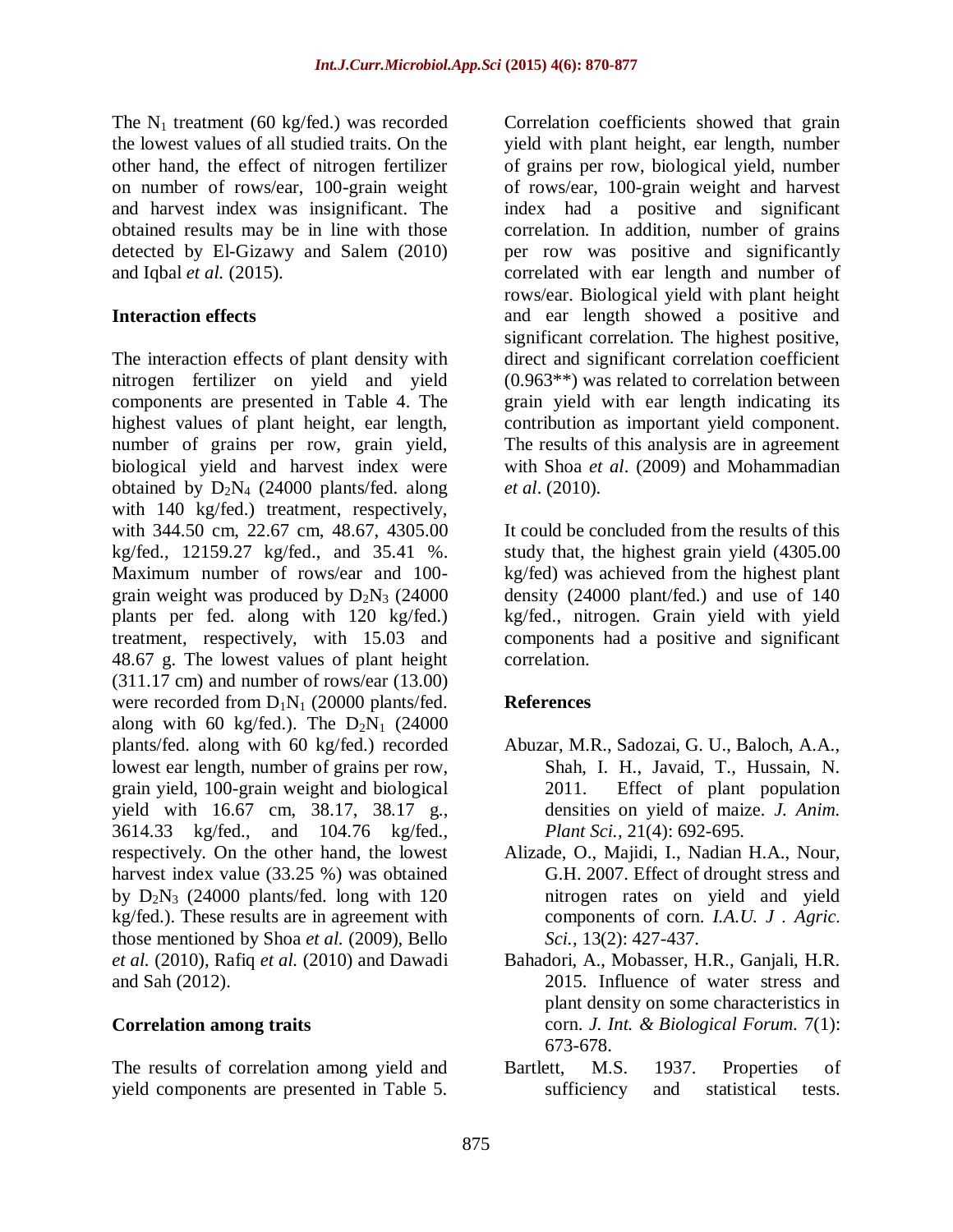Proceedings of the Royal Society of London Series A. 160, 268-282.

- Bello, O.B., Abdulmaliq, S.Y., Afolabi, M.S., Ige, S.A. 2010. Correlation and path coefficient analysis of yield and agronomic characters among open pollinated maize varieties and their F1 hybrids in a diallel cross. *Afr. J. Biotechnol,* 9 (18): 2633-2639.
- Dawadi, R., Sah, S.K. 2012. Growth and yield of hybrid maize (*zea mays* l.) in relation to planting density and nitrogen levels during winter season in Nepal. *Tro. Agric. Res., 2*3 (3): 218- 227.
- El-Gizawy, N.Kh.B. Salem, H.M. 2010. Influence of nitrogen sources on yield and its components of some maize varieties. *World J. Agric. Sci.,* 6 (2): 218-223.
- Gerpacio, V. R. and Pingali, P. L. 2007. Tropical and subtropical maize in Asia: production systems, constraints and research priorities. CIMMYT, Mexico, ISBN: 978-970-648-155-9. p. 93.
- Gozubenli, H. 2010. Influence of planting patterns and plant density on the performance of maize hybrids in the eastern Mediterranean conditions. *Int. J. Agric. Biol.,* 12: 556-560.
- Ijaz1, M.M., Raza, A. S., Ali, S., Ghazi, K. Yasir, T.A., Saqib, M. Naeem, M. 2015. Differential planting density influences growth and yield of hybrid maize (*Zea mays* L.). *J. Environ. & Agric. Sci.* 2: 1-4.
- Iqbal, M.A., Ahmad, Z., Maqsood, Q., Afzal1, Sh., Ahmad, M.M. 2015. Optimizing nitrogen level to improve growth and grain yield of spring planted irrigated maize (*Zea mays* L.). *J. Advanced Botany & Zoology* 2: 1- 4.
- Karasahin, M. 2014. Effects of different irrigation methods and plant density on silage yield and yield components of

PR 31Y43 hybrid corn cultivar. *Turk. J. Agric. For.,* 38: 159-168.

- Lack. SH., Naderi, A., Siadat, S. A., Ayenehband, A., Noor, G.h. 2006. Effect of different levels of nitrogen and plant density on grain yield, its components and water use efficiency in maize (*Zea mays* L.) cv. SC. 704 under different moisture conditions in Khuzestan. *Iran J. Agron. Sci.,* 8: 153- 170.
- Mekdad, A.A.A. 2015. Sugar beet productivity as affected by nitrogen fertilizer and foliar spraying with boron. *Int. .J. Curr. Microbiol. App. Sci*., 4(4): 181-196.
- Mohammadian R., Sadeghi, N., Azarpour, S.M., Bozorgi, E. H.R., Moradi, M. 2010. Study effect of different levels of nitrogen fertilizer and planting density on yield and yield components of corn cultivar SC704. Proceeding of  $11<sup>th</sup>$ Iranian Crop Science Congress. 24-26: 2758-2761.
- Moosavi, S.G., Seghatoleslami, M.J., Moazeni, A. 2012. Effect of planting date and plant density on morphological traits, LAI and forage corn (Sc. 370) yield in second cultivation. *Int. Res. J. Appl. Basic. Sci.,* 3 (1): 57-63.
- Moraditochaee, M., Motamed, M.K., Azarpour, E., Danesh, R.K. and Bozorgi, H.R. 2012. Effects of nitrogen fertilizer and plant density management in corn farmingarpn. *J. Agric. & Biol. Sci.,* 7(2): 132-137.
- Rafiq, M.A., Ali, A., Malik, M. A. and Hussain M. 2010. Effect of fertilizer levels and plant densities on yield and protein contents of autumn planted maize. *Pak. J. Agri. Sci.,* 47(3): 201- 208.
- Rahmati, H. 2012. Effect of plant density and nitrogen rates on morphological